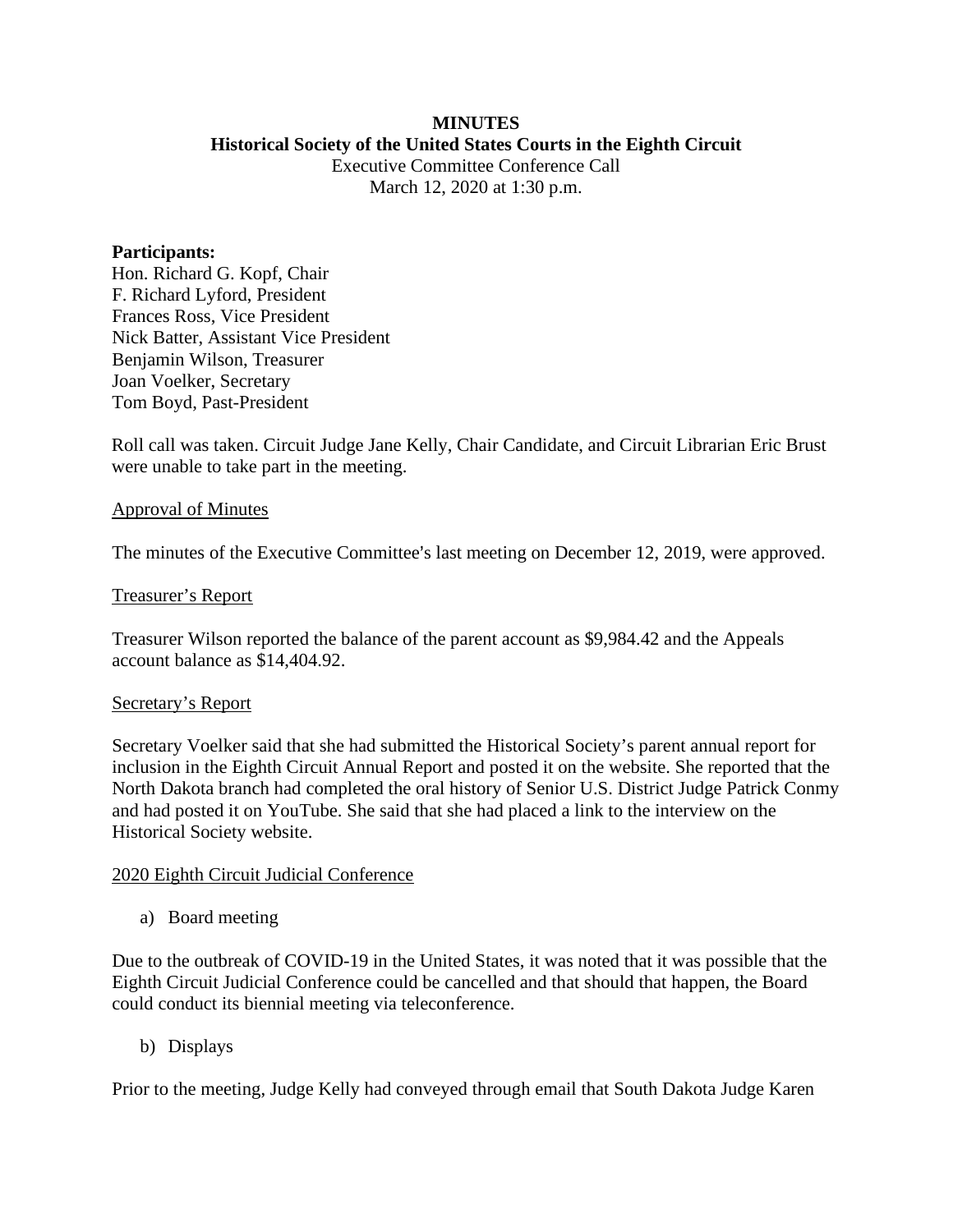Schreier had said that a few authors who had books relevant to the theme for this year's conference would like to display them in some fashion at the Judicial Conference. The committee discussed the matter, and President Lyford said that he would write letters to the authors inviting them to display their books at the conference. Judge Kopf suggested also displaying Judge Warren Urbom's book and the history of the District of Nebraska, which had been published since the last Judicial Conference. Ms. Voelker shared that Judge Smith Camp had asked the League of Women Voters in the Eighth Circuit states to each develop a display for the conference.

# Election of Officers

President Lyford and Vice President Ross had earlier in the year expressed a willingness to step down after many years of service, it was discussed which position would be filled by Assistant Vice President Nick Batter. During this meeting, Mr. Lyford generously agreed to continue to serve as president for another term, and it was agreed that Mr. Batter would be the candidate for the position of vice president, which will be put to a vote of the Board at its next meeting.

# Revision of Historical Society documents

As Judge Kopf and Mr. Batter had previously shared the draft revisions to the parent Articles of Incorporation and Bylaws with the committee for their consideration, it was noted that the next step would be to put the proposed revisions before the Board for their approval at the its next meeting. If the proposed revisions are approved, the redlining would be removed as appropriate and the amended Articles of Incorporation filed with the Missouri Secretary of State through Mr. Wilson's law firm. Judge Kopf asked Secretary Voelker to distribute the proposed revisions to the Board when she emails them notice of the Board meeting.

# Circuit Oral Histories

The topic then turned to the project to carry out oral history interviews of the Eighth Circuit's court of appeals judges who have taken senior status or will reach the age of 70 by 2021.

*Judge Michael J. Melloy (Cedar Rapids, Iowa) – Senior Status* Mr. Lyford said that he would follow up with Judge Melloy.

*Judge James B. Loken (Minneapolis, Minnesota) – Age over 70* Mr. Boyd reported that Judge Loken's oral history had been recorded that very morning in Minneapolis. He said the interview, conducted by Judge David Hansen, went very well and lasted over two hours.

*Judge Duane Benton (Kansas City, Missouri) – Turns 70 in 2020* Mr. Lyford said that he would follow up with Judge Benton.

*Judge Bobby Shepherd (El Dorado, Arkansas) – Turns 70 in 2021* There were no further updates on this project.